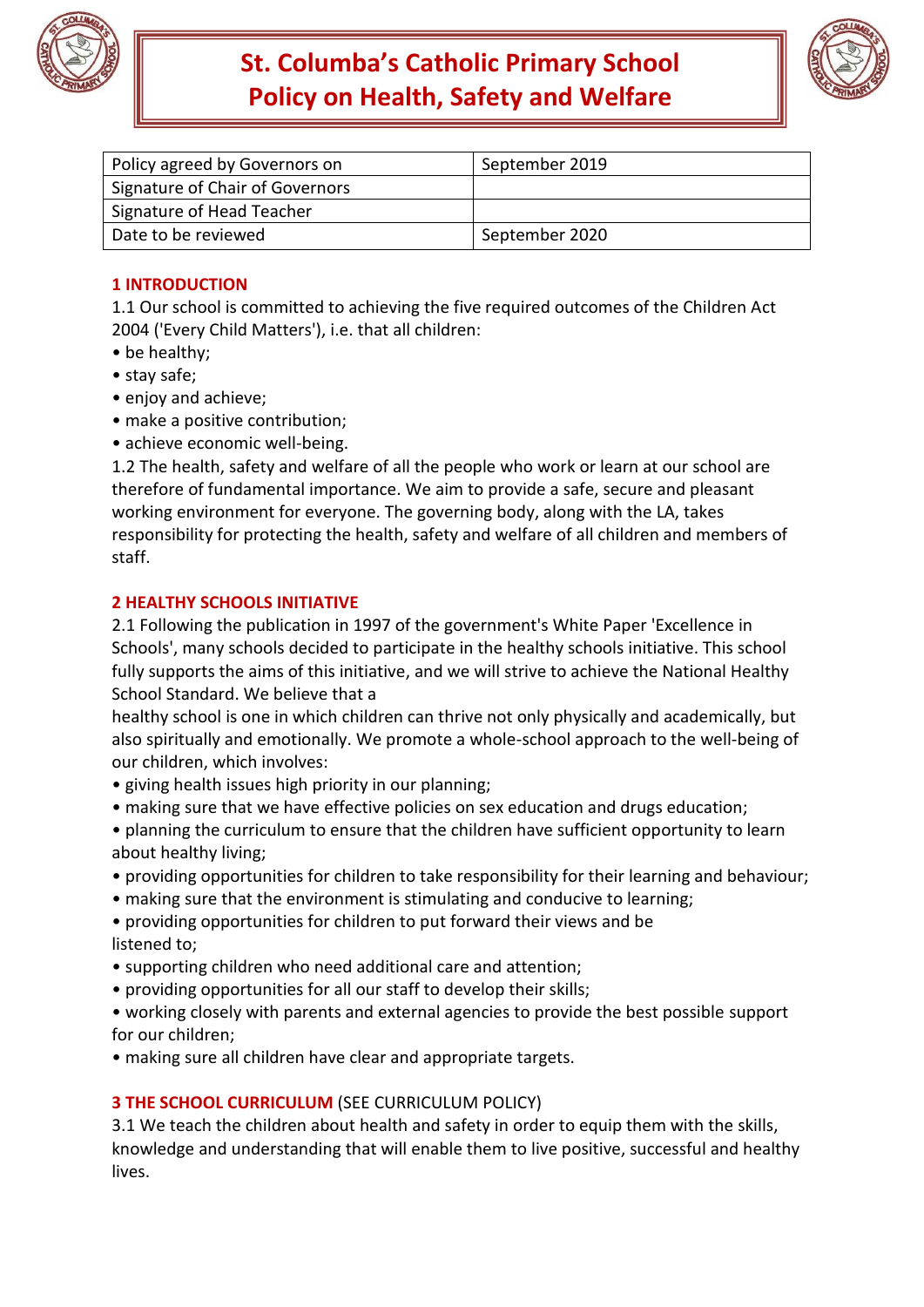Teachers take every opportunity to educate children in this regard as part of the normal school curriculum. For example, in the geography curriculum, Key Stage 1, the unit of work entitled 'People who help us' deals with the work of the police and fire services. Through this topic, we teach children about the

danger of fire, and how to avoid accidents. Likewise, through the science curriculum, we teach children about hazardous materials, and how to handle equipment safely.

#### **POLICY ON HEALTH, SAFETY AND WELFARE**

3.2 We teach children respect for their bodies, and how to look after themselves. We discuss these issues with the children in PSHE lessons, and we reinforce these points in design and technology, where children learn about healthy eating and hygiene. We also show them how to move and play safely in PE lessons.

3.3 Health and safety issues also arise when we teach care for the environment, and awareness of the dangers of litter. Children in Key Stage 2 receive both drugs education and relationship and sex education (see the relevant policies).

3.4 We believe that everybody in our school can and should promote everybody else's safety, so we teach children to spot hazards in the classroom or around the school, and inform their teacher.

3.5 Our school promotes the spiritual welfare and growth of the children through the RE curriculum, through special events, such as harvest festivals, and through the daily act of collective worship.

3.6 Each class has the opportunity to discuss problems or issues of concern with their teacher.

Teachers use circle time to help children discuss and overcome any fears and worries that they may have. These concerns are handled with sensitivity.

# **4 SCHOOL MEALS** (SEE HEALTHY FOOD AND DRINK POLICY)

4.1 Our school provides the opportunity for children to have a meal at lunchtimes. All Children in Foundation stage and KS1 are entitled to Free School Meals. If parents are in receipt of Income Support, a Job Seeker's Allowance, Support under the Immigration and Asylum Act of 1999, or Child Tax Credit (with income below a certain limit), they may claim free school meals for their children. We do all we can to ensure that the meals provided have a suitable nutritional value, in line with the requirements of the School Standards and Framework Act of 1998.

Children under five, and those whose parents receive the above benefits, are entitled to free milk each school day. Milk is also available to all children if they request it.

4.2 If children choose to bring their own packed lunch, we provide them with a suitable place to eat it, and we supervise them during this time.

4.3 Our school promotes a healthy lifestyle. As sweets can damage children's teeth, we do not allow sweets to be eaten in school.

#### **5 SCHOOL UNIFORM** (SEE SCHOOL PROSPECTUS)

5.1 It is our policy that all children wear the school uniform when attending school, or when participating in a school-organised event, even if outside normal school hours. We agree the requirements for school uniform with parents, and we review these requirements regularly. 5.2 We always take a sensitive approach where regulations regarding uniform conflict with a child's religious or cultural beliefs. We have drawn up regulations regarding the recognition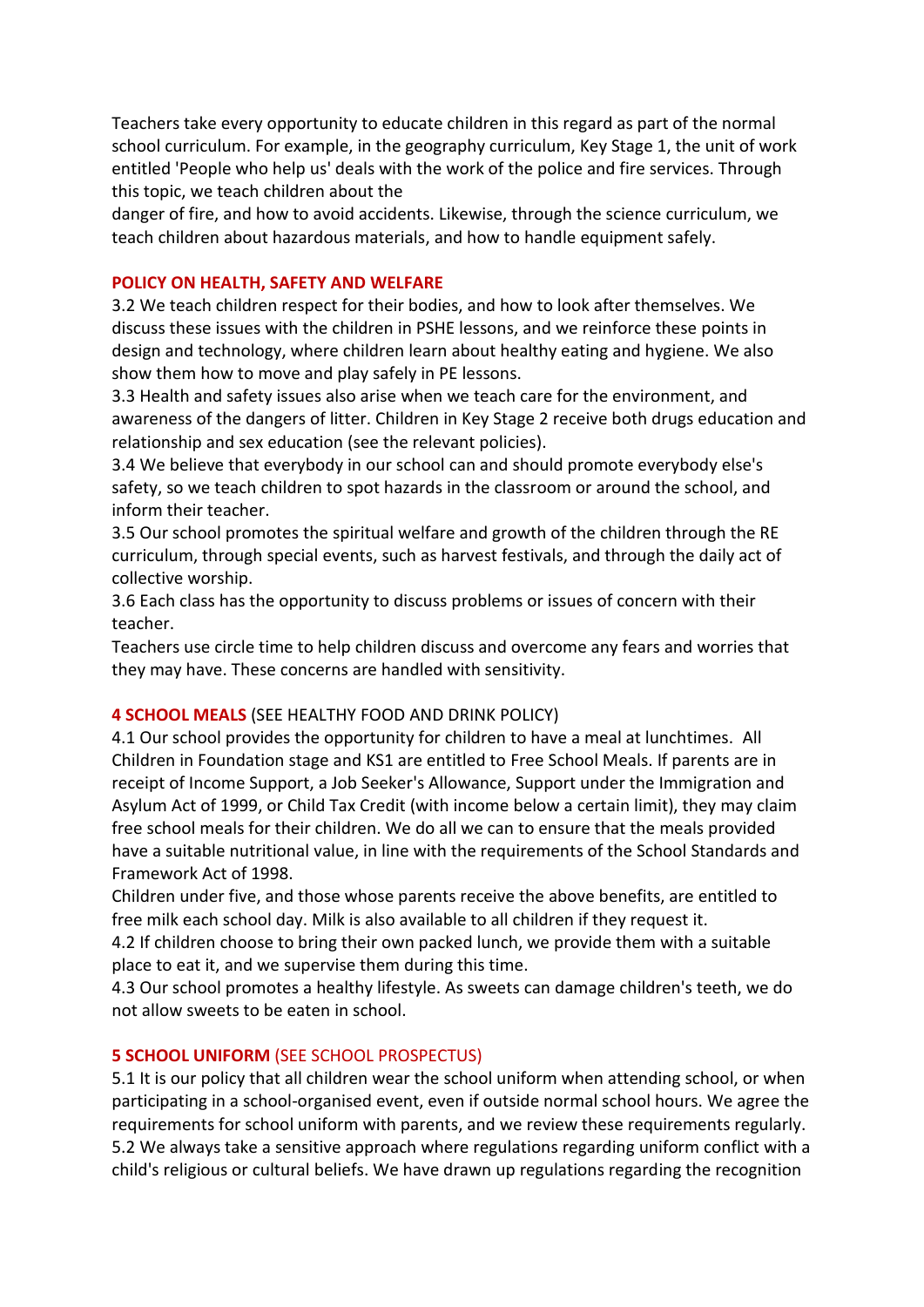of cultural diversity in this respect, and these stipulate that we do not discriminate on grounds of race, creed or gender.

5.3 It is the responsibility of the headteacher to ensure that the school uniform policy is enforced. It is, however, not our school policy to exclude children from the school if they, for whatever reason, do not have the proper school uniform.

5.4 We ask parents to equip their children with the necessary uniform and school equipment. If a child repeatedly attends school without the correct uniform, we will inform parents and request that they make sure their child leaves home with the proper uniform on. If a parent is in financial difficulties,

and this results in a child not having the correct uniform, or not having adequate equipment, our school will do all it can to support the parent. We ask parents not to send their child to school with 'extreme' hairstyles, or the sort of appearance that is likely to draw attention. We ask parents to discuss their child's appearance with us if there are any religious issues involved that we might be unaware of.

# **POLICY ON HEALTH, SAFETY AND WELFARE**

5.5 On grounds of health and safety, we do not allow children to wear jewellery in our school. An exception is ear-ring studs in pierced ears. We ask children either to remove these during PE and games, or to cover them with a plaster.

# **6 CHILD PROTECTION** (SEE CHILD PROTECTION POLICY)

6.1 The named person with responsibility for child protection in our school is the headteacher, who liaises with a named governor. We will follow the procedures for child protection drawn up by the LA and the Governing Body.

6.2 If any teacher suspects that a child in their class may be the victim of abuse, they should not try to investigate, but should immediately inform the person named in 6.1 about their concerns.

6.3 When investigating incidents or suspicions, the person responsible in the school for child protection works closely with social services, and with Knowsley Safeguarding Children Board. We handle all such cases with sensitivity, and we attach paramount importance to the interests of the child.

6.4 We require all adults employed in school to have their application vetted by the police, in order to check that there is no evidence of offences involving children or abuse. 6.5 All the adults in our school share responsibility for keeping our children safe. We may, on occasion, report concerns which, on investigation, prove unfounded. It is better to be

safe than sorry, and we trust that parents, while they will naturally be upset, will nevertheless accept that the school acted in the child's best interests.

# **7 SCHOOL SECURITY** (SEE SECURITY POLICY)

7.1 While it is difficult to make the school site totally secure, we will do all we can to ensure that the school is a safe environment for all who work or learn here. We review security measures regularly, and draw upon the advice of experts (e.g. police officers, fire officers, architects and other consultants).

7.2 We require all adult visitors who arrive in normal school hours to sign the visitors' book in the reception area, and to wear an identification badge at all times whilst on the school premises. Visitors without a valid DBS check will always be supervised by a member of staff with a valid DBS check, while they are on the premises.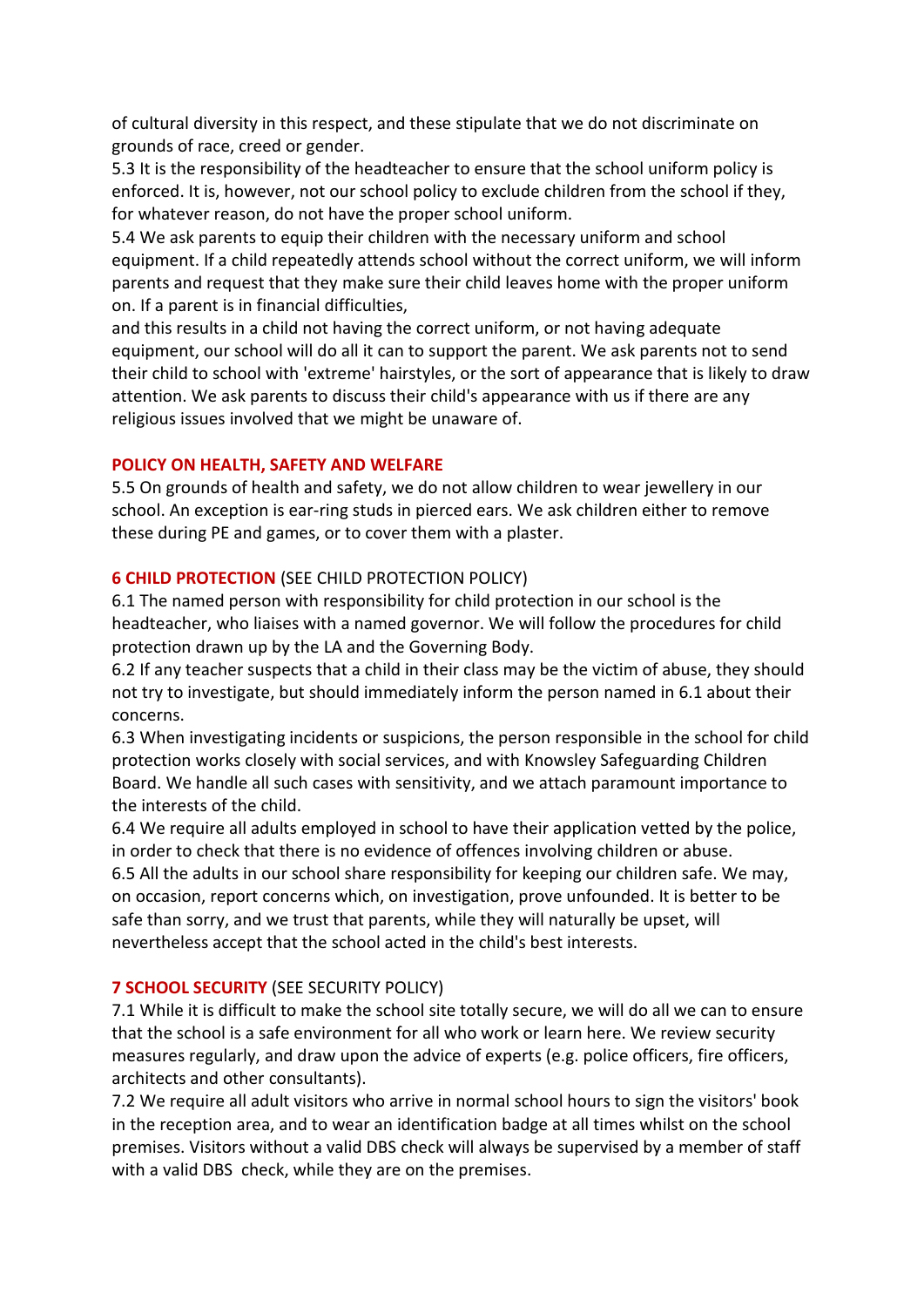7.3 Teachers will not allow any adult to enter their classroom if the school visitor's badge does not identify them.

7.4 If any adult working in the school has suspicions that a person may be trespassing on the school site, they must inform the headteacher immediately. The headteacher will warn any intruder that they must leave the school site straight away. If the headteacher has any concerns that an intruder

may cause harm to anyone on the school site, s/he will contact the police.

#### **8 SAFETY OF CHILDREN**

# (SEE CHILD PROTECTION AND HEALTH AND SAFETY POLICIES)

8.1 It is the responsibility of each teacher to ensure that all curriculum activities are safe. Similarly, teachers will always be vigilant for hazards concerning equipment or activities. If any member of staff has any concerns about pupil safety, she/he should bring them to the attention of the headteacher before that particular activity next takes place.

8.2 We do not take any child off the school site without the prior permission of the parent. 8.3 If an accident does happen, and it results in an injury to a child, the teacher will do all she/he can to aid the child concerned. We keep first aid equipment in boxes and in the first aid cupboard, which is in the school office. A list of staff qualified in first aid is **displayed in** the staffroom and front reception area.

#### **POLICY ON HEALTH, SAFETY AND WELFARE**

8.4 Should any incident involving injury to a child take place, one of the first aiders will be called to assist. If necessary, the school secretary will telephone for emergency assistance. 8.5 We record in the school accident book all incidents involving injury. Should a child be quite seriously hurt, we contact the parents through the emergency telephone number that we keep on file. We update these numbers regularly, sending out termly emergency contact reminders to be complete by parents/carers but it is essential that parents inform us when contact details change.

8.6 If a child receives a head injury or a bite, parents are informed.

8.7 If a child is taken to hospital as a result of an injury sustained while in school, this is recorded on a Knowsley LA ARF 2 Form. This form is also to be used to record any accident/incident involving personnel other than employees. This form should be passed to the office to be forwarded to the LA.

8.8 Any accident/incident that occurs on the premises involving an employee, should be recorded on a Knowsley LA ARF1 form. This form should be passed to the office, to be forwarded to the LA.

8.9 Any violent incidents should be reported on the Knowsley LA ARF3 form. This form should be passed to the office to be forwarded to the LA.

8.10 Copies of completed ARF 1, ARF 2 and ARF 3 forms will be kept in school.

8.11 There may be rare occasions on which it is necessary for staff to restrain a pupil physically, to prevent him or her from inflicting injury to others, causing self-injury, damaging property, or being disruptive. In such cases, only the minimum force necessary may be used, and any action taken must be only to restrain the pupil. If restraint has been required, a written report will be made. Most teachers and teaching assistants and some lunch time welfare staff have received training in positive handling.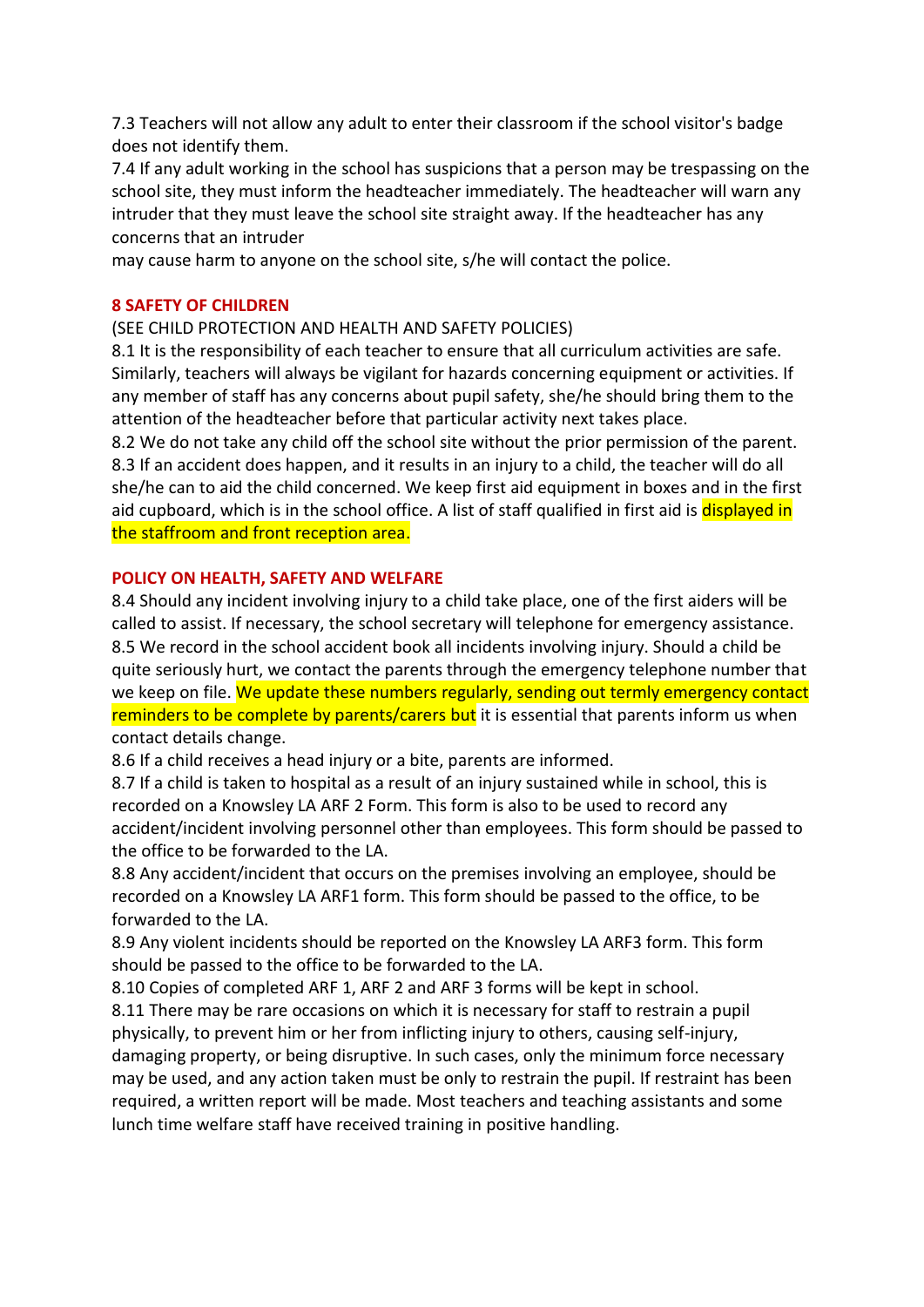#### **9 FIRE AND OTHER EMERGENCY PROCEDURES**

(SEE EVACUATION POLICY AND EMERGENCY MANAGEMENT PLAN)

9.1 Procedures for fire and other emergency evacuation are displayed prominently in all rooms. Fire drills are held twice each term. Arrangements are made to monitor the condition of all fire prevention equipment regularly. This includes the visual inspection of fire extinguishers, and the testing of the fire alarm system.

#### **10 EDUCATIONAL VISITS**

10.1 The school takes very seriously its responsibilities for ensuring the safety of children whilst on school trips (see also the policy for Off-Site Visits). Risk Assessments are completed prior to each trip. The School Education Visits Coordinator is Mrs D Askew

#### **11 SEAT BELTS**

11.1 We use coaches and mini-buses only when seat belts are provided. We instruct the children to use seat belts at all times when the bus is moving.

# **12 MEDICINES** (SEE MEDICINES POLICY)

12.1 Many pupils at some time have a condition requiring medication. For many, the condition will be short-term – perhaps the duration of a short absence from school. However, although a child may soon be well enough to be back at school, medication may perhaps still be required during the school day for a short period. In such cases, parents will be expected to visit, perhaps during the

lunch break, to administer the medication themselves (after first reporting to the office). 12.2 Where, on the other hand, children have long-term medical needs, we will do everything we can to enable them to attend school regularly. Parents must give us details of the child's condition and medication, and bring the medication to school in a secure, labelled container. Records will be kept of all medication received and administered by the school.

12.3 Staff involved in administering the medication will receive training, usually from the school nurse.

# **13 INTERNET SAFETY** (SEE ALSO THE SAFE INTERNET USE POLICY)

13.1 We regularly use the Internet in school, because it has many educational benefits. In order to minimise the risk of children coming across unsuitable material, we provide constant supervision, and we use only a filtered service, selected links, and child-friendly search engines. Parents are asked to sign authorisation for their child to use the Internet. We also seek parental permission before using photographs of children or their work on the school's website, or in newsletters and other publications.

# **14 THEFT OR OTHER CRIMINAL ACTS**

14.1 The teacher or headteacher will investigate any incidents of theft involving children. If there are serious incidents of theft from the school site, the headteacher will inform the police, and record the incident in the incident book.

14.2 Should any incident involve physical violence against a teacher, we will report this to the Health and Safety Executive, and support the teacher in question if s/he wishes the matter to be reported to the police.